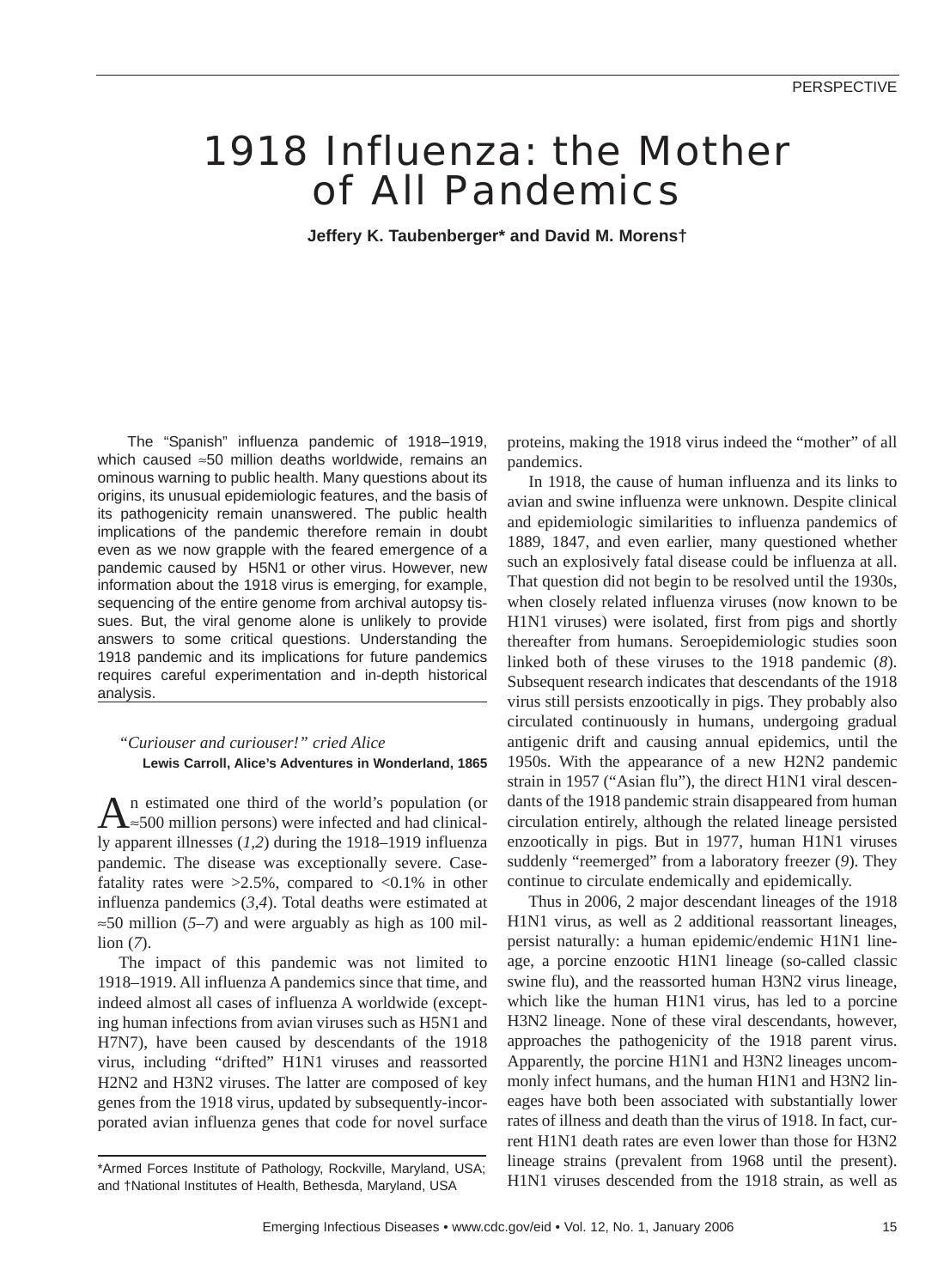H3N2 viruses, have now been cocirculating worldwide for 29 years and show little evidence of imminent extinction.

#### **Trying To Understand What Happened**

By the early 1990s, 75 years of research had failed to answer a most basic question about the 1918 pandemic: why was it so fatal? No virus from 1918 had been isolated, but all of its apparent descendants caused substantially milder human disease. Moreover, examination of mortality data from the 1920s suggests that within a few years after 1918, influenza epidemics had settled into a pattern of annual epidemicity associated with strain drifting and substantially lowered death rates. Did some critical viral genetic event produce a 1918 virus of remarkable pathogenicity and then another critical genetic event occur soon after the 1918 pandemic to produce an attenuated H1N1 virus?

In 1995, a scientific team identified archival influenza autopsy materials collected in the autumn of 1918 and began the slow process of sequencing small viral RNA fragments to determine the genomic structure of the causative influenza virus (*10*). These efforts have now determined the complete genomic sequence of 1 virus and partial sequences from 4 others. The primary data from the above studies (*11–17*) and a number of reviews covering different aspects of the 1918 pandemic have recently been published (*18–20*) and confirm that the 1918 virus is the likely ancestor of all 4 of the human and swine H1N1 and H3N2 lineages, as well as the "extinct" H2N2 lineage. No known mutations correlated with high pathogenicity in other human or animal influenza viruses have been found in the 1918 genome, but ongoing studies to map virulence factors are yielding interesting results. The 1918 sequence data, however, leave unanswered questions about the origin of the virus (*19*) and about the epidemiology of the pandemic.

### **When and Where Did the 1918 Influenza Pandemic Arise?**

Before and after 1918, most influenza pandemics developed in Asia and spread from there to the rest of the world. Confounding definite assignment of a geographic point of origin, the 1918 pandemic spread more or less simultaneously in 3 distinct waves during an  $\approx$ 12-month period in 1918–1919, in Europe, Asia, and North America (the first wave was best described in the United States in March 1918). Historical and epidemiologic data are inadequate to identify the geographic origin of the virus (*21*), and recent phylogenetic analysis of the 1918 viral genome does not place the virus in any geographic context (*19*).

Although in 1918 influenza was not a nationally reportable disease and diagnostic criteria for influenza and pneumonia were vague, death rates from influenza and pneumonia in the United States had risen sharply in 1915

and 1916 because of a major respiratory disease epidemic beginning in December 1915 (*22*). Death rates then dipped slightly in 1917. The first pandemic influenza wave appeared in the spring of 1918, followed in rapid succession by much more fatal second and third waves in the fall and winter of 1918–1919, respectively (Figure 1). Is it possible that a poorly-adapted H1N1 virus was already beginning to spread in 1915, causing some serious illnesses but not yet sufficiently fit to initiate a pandemic? Data consistent with this possibility were reported at the time from European military camps (*23*), but a counter argument is that if a strain with a new hemagglutinin (HA) was causing enough illness to affect the US national death rates from pneumonia and influenza, it should have caused a pandemic sooner, and when it eventually did, in 1918, many people should have been immune or at least partially immunoprotected. "Herald" events in 1915, 1916, and possibly even in early 1918, if they occurred, would be difficult to identify.

The 1918 influenza pandemic had another unique feature, the simultaneous (or nearly simultaneous) infection of humans and swine. The virus of the 1918 pandemic likely expressed an antigenically novel subtype to which most humans and swine were immunologically naive in 1918 (*12,20*). Recently published sequence and phylogenetic analyses suggest that the genes encoding the HA and neuraminidase (NA) surface proteins of the 1918 virus were derived from an avianlike influenza virus shortly before the start of the pandemic and that the precursor virus had not circulated widely in humans or swine in the few decades before (*12,15,24*). More recent analyses of the other gene segments of the virus also support this conclusion. Regression analyses of human and swine influenza sequences obtained from 1930 to the present place the initial circulation of the 1918 precursor virus in humans at approximately 1915–1918 (*20*). Thus, the precursor was probably not circulating widely in humans until shortly before 1918, nor did it appear to have jumped directly from any species of bird studied to date (*19*). In summary, its origin remains puzzling.

#### **Were the 3 Waves in 1918–1919 Caused by the Same Virus? If So, How and Why?**

Historical records since the 16th century suggest that new influenza pandemics may appear at any time of year, not necessarily in the familiar annual winter patterns of interpandemic years, presumably because newly shifted influenza viruses behave differently when they find a universal or highly susceptible human population. Thereafter, confronted by the selection pressures of population immunity, these pandemic viruses begin to drift genetically and eventually settle into a pattern of annual epidemic recurrences caused by the drifted virus variants.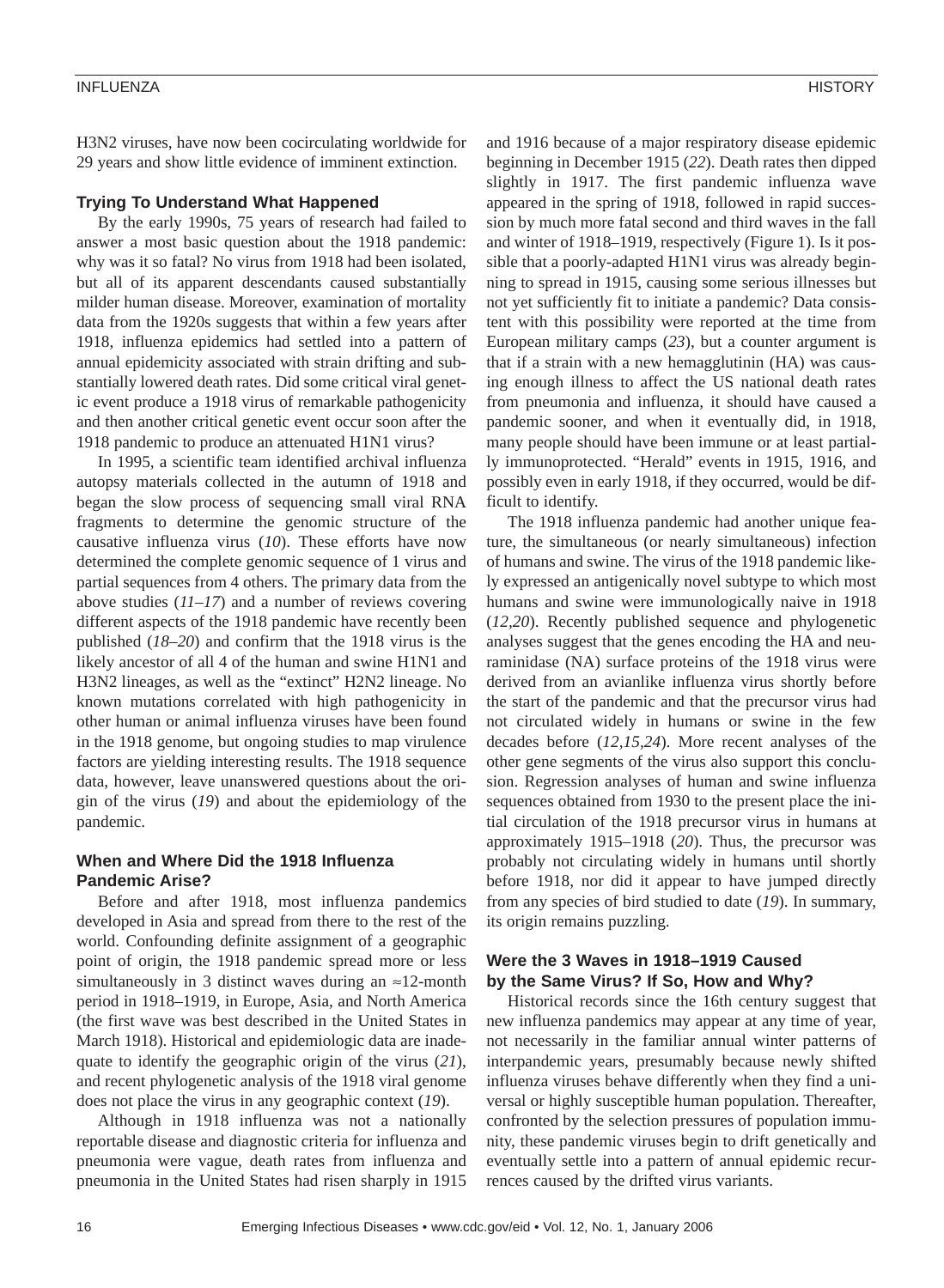

Figure 1. Three pandemic waves: weekly combined influenza and pneumonia mortality, United Kingdom, 1918–1919 (*21*).

In the 1918–1919 pandemic, a first or spring wave began in March 1918 and spread unevenly through the United States, Europe, and possibly Asia over the next 6 months (Figure 1). Illness rates were high, but death rates in most locales were not appreciably above normal. A second or fall wave spread globally from September to November 1918 and was highly fatal. In many nations, a third wave occurred in early 1919 (*21*). Clinical similarities led contemporary observers to conclude initially that they were observing the same disease in the successive waves. The milder forms of illness in all 3 waves were identical and typical of influenza seen in the 1889 pandemic and in prior interpandemic years. In retrospect, even the rapid progressions from uncomplicated influenza infections to fatal pneumonia, a hallmark of the 1918–1919 fall and winter waves, had been noted in the relatively few severe spring wave cases. The differences between the waves thus seemed to be primarily in the much higher frequency of complicated, severe, and fatal cases in the last 2 waves.

But 3 extensive pandemic waves of influenza within 1 year, occurring in rapid succession, with only the briefest of quiescent intervals between them, was unprecedented. The occurrence, and to some extent the severity, of recurrent annual outbreaks, are driven by viral antigenic drift, with an antigenic variant virus emerging to become dominant approximately every 2 to 3 years. Without such drift, circulating human influenza viruses would presumably disappear once herd immunity had reached a critical threshold at which further virus spread was sufficiently limited. The timing and spacing of influenza epidemics in interpandemic years have been subjects of speculation for decades. Factors believed to be responsible include partial herd immunity limiting virus spread in all but the most favorable circumstances, which include lower environmental temperatures and human nasal temperatures (beneficial to thermolabile viruses such as influenza), optimal

humidity, increased crowding indoors, and imperfect ventilation due to closed windows and suboptimal airflow.

However, such factors cannot explain the 3 pandemic waves of 1918–1919, which occurred in the spring-summer, summer-fall, and winter (of the Northern Hemisphere), respectively. The first 2 waves occurred at a time of year normally unfavorable to influenza virus spread. The second wave caused simultaneous outbreaks in the Northern and Southern Hemispheres from September to November. Furthermore, the interwave periods were so brief as to be almost undetectable in some locales. Reconciling epidemiologically the steep drop in cases in the first and second waves with the sharp rises in cases of the second and third waves is difficult. Assuming even transient postinfection immunity, how could susceptible persons be too few to sustain transmission at 1 point, and yet enough to start a new explosive pandemic wave a few weeks later? Could the virus have mutated profoundly and almost simultaneously around the world, in the short periods between the successive waves? Acquiring viral drift sufficient to produce new influenza strains capable of escaping population immunity is believed to take years of global circulation, not weeks of local circulation. And having occurred, such mutated viruses normally take months to spread around the world.

At the beginning of other "off season" influenza pandemics, successive distinct waves within a year have not been reported. The 1889 pandemic, for example, began in the late spring of 1889 and took several months to spread throughout the world, peaking in northern Europe and the United States late in 1889 or early in 1890. The second recurrence peaked in late spring 1891 (more than a year after the first pandemic appearance) and the third in early 1892 (*21*). As was true for the 1918 pandemic, the second 1891 recurrence produced of the most deaths. The 3 recurrences in 1889–1892, however, were spread over >3 years, in contrast to 1918–1919, when the sequential waves seen in individual countries were typically compressed into ≈8–9 months.

What gave the 1918 virus the unprecedented ability to generate rapidly successive pandemic waves is unclear. Because the only 1918 pandemic virus samples we have yet identified are from second-wave patients (*16*), nothing can yet be said about whether the first (spring) wave, or for that matter, the third wave, represented circulation of the same virus or variants of it. Data from 1918 suggest that persons infected in the second wave may have been protected from influenza in the third wave. But the few data bearing on protection during the second and third waves after infection in the first wave are inconclusive and do little to resolve the question of whether the first wave was caused by the same virus or whether major genetic evolutionary events were occurring even as the pandemic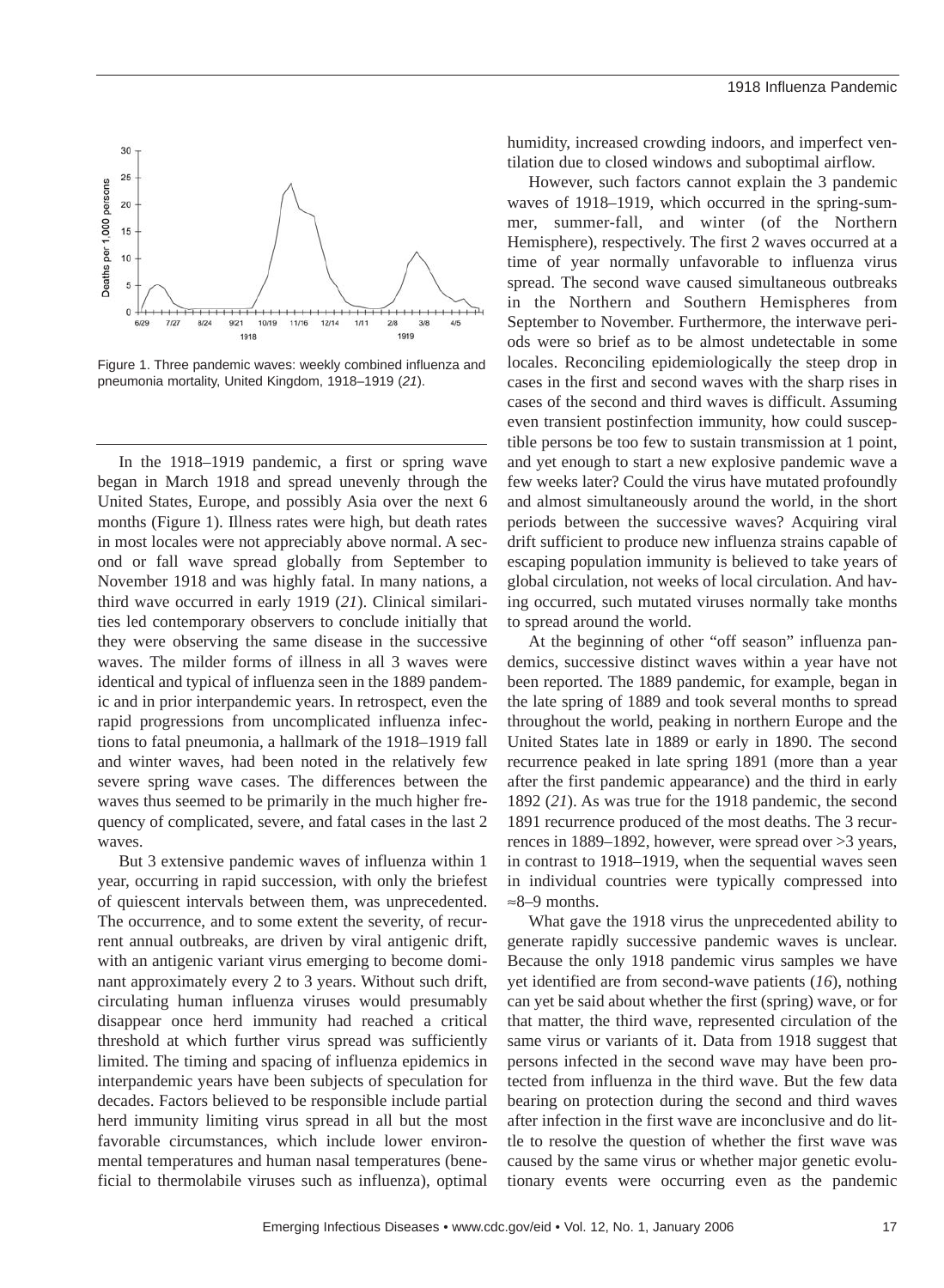exploded and progressed. Only influenza RNA–positive human samples from before 1918, and from all 3 waves, can answer this question.

# **What Was the Animal Host Origin of the Pandemic Virus?**

Viral sequence data now suggest that the entire 1918 virus was novel to humans in, or shortly before, 1918, and that it thus was not a reassortant virus produced from old existing strains that acquired 1 or more new genes, such as those causing the 1957 and 1968 pandemics. On the contrary, the 1918 virus appears to be an avianlike influenza virus derived in toto from an unknown source (*17,19*), as its 8 genome segments are substantially different from contemporary avian influenza genes. Influenza virus gene sequences from a number of fixed specimens of wild birds collected circa 1918 show little difference from avian viruses isolated today, indicating that avian viruses likely undergo little antigenic change in their natural hosts even over long periods (*24,25*).

For example, the 1918 nucleoprotein (NP) gene sequence is similar to that of viruses found in wild birds at the amino acid level but very divergent at the nucleotide level, which suggests considerable evolutionary distance between the sources of the 1918 NP and of currently sequenced NP genes in wild bird strains (*13,19*). One way of looking at the evolutionary distance of genes is to compare ratios of synonymous to nonsynonymous nucleotide substitutions. A synonymous substitution represents a silent change, a nucleotide change in a codon that does not result in an amino acid replacement. A nonsynonymous substitution is a nucleotide change in a codon that results in an amino acid replacement. Generally, a viral gene subjected to immunologic drift pressure or adapting to a new host exhibits a greater percentage of nonsynonymous mutations, while a virus under little selective pressure accumulates mainly synonymous changes. Since little or no selection pressure is exerted on synonymous changes, they are thought to reflect evolutionary distance.

Because the 1918 gene segments have more synonymous changes from known sequences of wild bird strains than expected, they are unlikely to have emerged directly from an avian influenza virus similar to those that have been sequenced so far. This is especially apparent when one examines the differences at 4-fold degenerate codons, the subset of synonymous changes in which, at the third codon position, any of the 4 possible nucleotides can be substituted without changing the resulting amino acid. At the same time, the 1918 sequences have too few amino acid differences from those of wild-bird strains to have spent many years adapting only in a human or swine intermediate host. One possible explanation is that these unusual gene segments were acquired from a reservoir of influenza virus that has not yet been identified or sampled. All of these findings beg the question: where did the 1918 virus come from?

In contrast to the genetic makeup of the 1918 pandemic virus, the novel gene segments of the reassorted 1957 and 1968 pandemic viruses all originated in Eurasian avian viruses (*26*); both human viruses arose by the same mechanism—reassortment of a Eurasian wild waterfowl strain with the previously circulating human H1N1 strain. Proving the hypothesis that the virus responsible for the 1918 pandemic had a markedly different origin requires samples of human influenza strains circulating before 1918 and samples of influenza strains in the wild that more closely resemble the 1918 sequences.

## **What Was the Biological Basis for 1918 Pandemic Virus Pathogenicity?**

Sequence analysis alone does not offer clues to the pathogenicity of the 1918 virus. A series of experiments are under way to model virulence in vitro and in animal models by using viral constructs containing 1918 genes produced by reverse genetics.

Influenza virus infection requires binding of the HA protein to sialic acid receptors on host cell surface. The HA receptor-binding site configuration is different for those influenza viruses adapted to infect birds and those adapted to infect humans. Influenza virus strains adapted to birds preferentially bind sialic acid receptors with  $\alpha$  (2–3) linked sugars (*27–29*). Human-adapted influenza viruses are thought to preferentially bind receptors with  $\alpha$  (2–6) linkages. The switch from this avian receptor configuration requires of the virus only 1 amino acid change (*30*), and the HAs of all 5 sequenced 1918 viruses have this change, which suggests that it could be a critical step in human host adaptation. A second change that greatly augments virus binding to the human receptor may also occur, but only 3 of 5 1918 HA sequences have it (*16*).

This means that at least 2 H1N1 receptor-binding variants cocirculated in 1918: 1 with high-affinity binding to the human receptor and 1 with mixed-affinity binding to both avian and human receptors. No geographic or chronologic indication exists to suggest that one of these variants was the precursor of the other, nor are there consistent differences between the case histories or histopathologic features of the 5 patients infected with them. Whether the viruses were equally transmissible in 1918, whether they had identical patterns of replication in the respiratory tree, and whether one or both also circulated in the first and third pandemic waves, are unknown.

In a series of in vivo experiments, recombinant influenza viruses containing between 1 and 5 gene segments of the 1918 virus have been produced. Those constructs bearing the 1918 HA and NA are all highly pathogenic in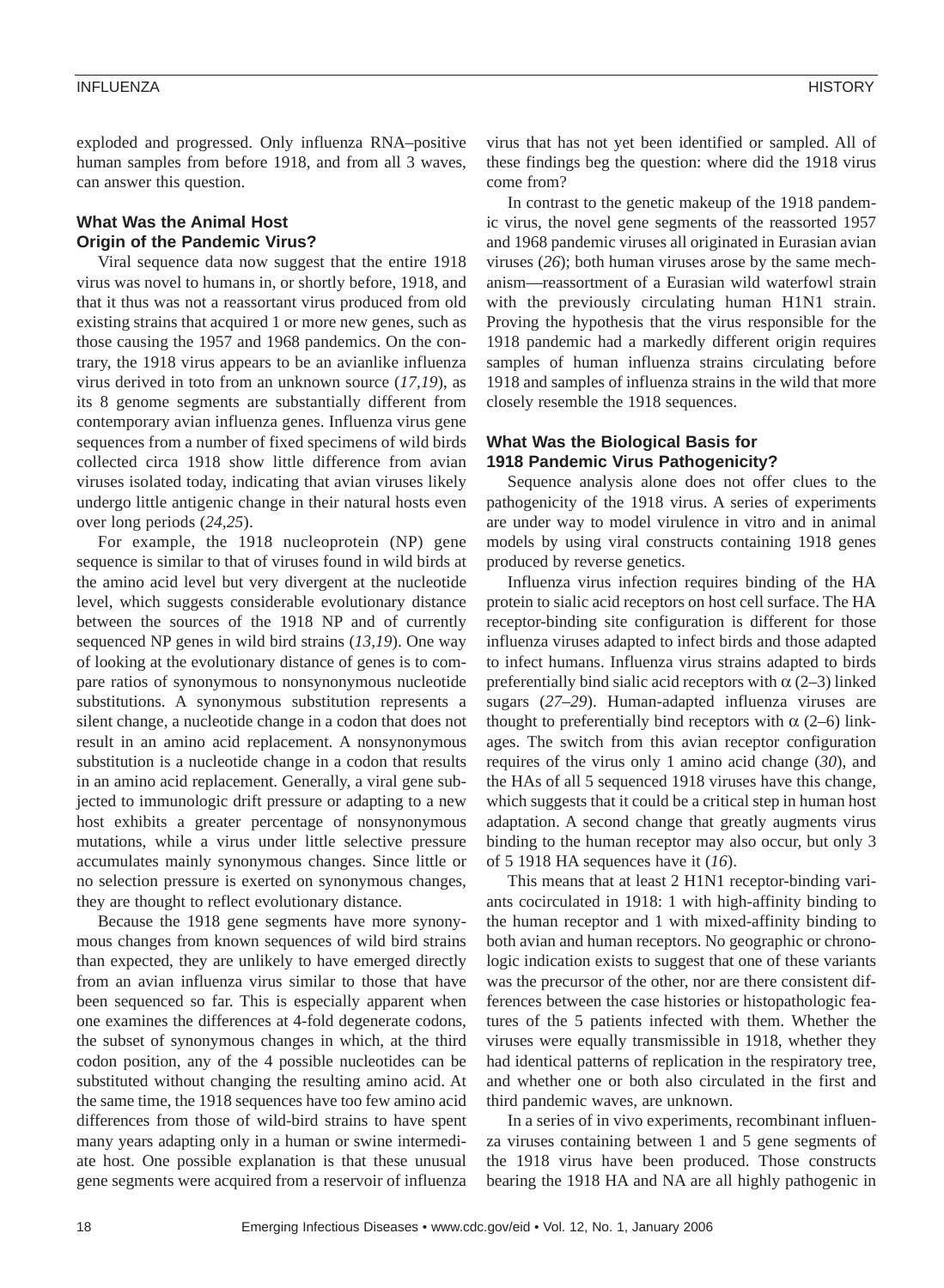mice (*31*). Furthermore, expression microarray analysis performed on whole lung tissue of mice infected with the 1918 HA/NA recombinant showed increased upregulation of genes involved in apoptosis, tissue injury, and oxidative damage (*32*). These findings are unexpected because the viruses with the 1918 genes had not been adapted to mice; control experiments in which mice were infected with modern human viruses showed little disease and limited viral replication. The lungs of animals infected with the 1918 HA/NA construct showed bronchial and alveolar epithelial necrosis and a marked inflammatory infiltrate, which suggests that the 1918 HA (and possibly the NA) contain virulence factors for mice. The viral genotypic basis of this pathogenicity is not yet mapped. Whether pathogenicity in mice effectively models pathogenicity in humans is unclear. The potential role of the other 1918 proteins, singularly and in combination, is also unknown. Experiments to map further the genetic basis of virulence of the 1918 virus in various animal models are planned. These experiments may help define the viral component to the unusual pathogenicity of the 1918 virus but cannot address whether specific host factors in 1918 accounted for unique influenza mortality patterns.

# **Why Did the 1918 Virus Kill So Many Healthy Young Adults?**

The curve of influenza deaths by age at death has historically, for at least 150 years, been U-shaped (Figure 2), exhibiting mortality peaks in the very young and the very old, with a comparatively low frequency of deaths at all ages in between. In contrast, age-specific death rates in the 1918 pandemic exhibited a distinct pattern that has not been documented before or since: a "W-shaped" curve, similar to the familiar U-shaped curve but with the addition of a third (middle) distinct peak of deaths in young adults  $\approx 20-40$ years of age. Influenza and pneumonia death rates for those 15–34 years of age in 1918–1919, for example, were >20 times higher than in previous years (*35*). Overall, nearly half of the influenza-related deaths in the 1918 pandemic were in young adults 20–40 years of age, a phenomenon unique to that pandemic year. The 1918 pandemic is also unique among influenza pandemics in that absolute risk of influenza death was higher in those <65 years of age than in those >65; persons <65 years of age accounted for >99% of all excess influenza-related deaths in 1918–1919. In comparison, the <65-year age group accounted for 36% of all excess influenza-related deaths in the 1957 H2N2 pandemic and 48% in the 1968 H3N2 pandemic (33).

A sharper perspective emerges when 1918 age-specific influenza morbidity rates (21) are used to adjust the Wshaped mortality curve (Figure 3, panels, A, B, and C [*35,37*]). Persons <35 years of age in 1918 had a disproportionately high influenza incidence (Figure 3, panel A). But even after adjusting age-specific deaths by age-specific clinical attack rates (Figure 3, panel B), a W-shaped curve with a case-fatality peak in young adults remains and is significantly different from U-shaped age-specific casefatality curves typically seen in other influenza years, e.g., 1928–1929 (Figure 3, panel C). Also, in 1918 those 5 to 14 years of age accounted for a disproportionate number of influenza cases, but had a much lower death rate from influenza and pneumonia than other age groups. To explain this pattern, we must look beyond properties of the virus to host and environmental factors, possibly including immunopathology (e.g., antibody-dependent infection enhancement associated with prior virus exposures [*38*]) and exposure to risk cofactors such as coinfecting agents, medications, and environmental agents.

One theory that may partially explain these findings is that the 1918 virus had an intrinsically high virulence, tempered only in those patients who had been born before 1889, e.g., because of exposure to a then-circulating virus capable of providing partial immunoprotection against the 1918 virus strain only in persons old enough (>35 years) to have been infected during that prior era (*35*). But this theory would present an additional paradox: an obscure precursor virus that left no detectable trace today would have had to have appeared and disappeared before 1889 and then reappeared more than 3 decades later.

Epidemiologic data on rates of clinical influenza by age, collected between 1900 and 1918, provide good evidence for the emergence of an antigenically novel influenza virus in 1918 (*21*). Jordan showed that from 1900 to 1917, the 5- to 15-year age group accounted for 11% of total influenza cases, while the >65-year age group accounted for 6 % of influenza cases. But in 1918, cases in



Figure 2. "U-" and "W-" shaped combined influenza and pneumonia mortality, by age at death, per 100,000 persons in each age group, United States, 1911–1918. Influenza- and pneumoniaspecific death rates are plotted for the interpandemic years 1911–1917 (dashed line) and for the pandemic year 1918 (solid line) (*33,34*).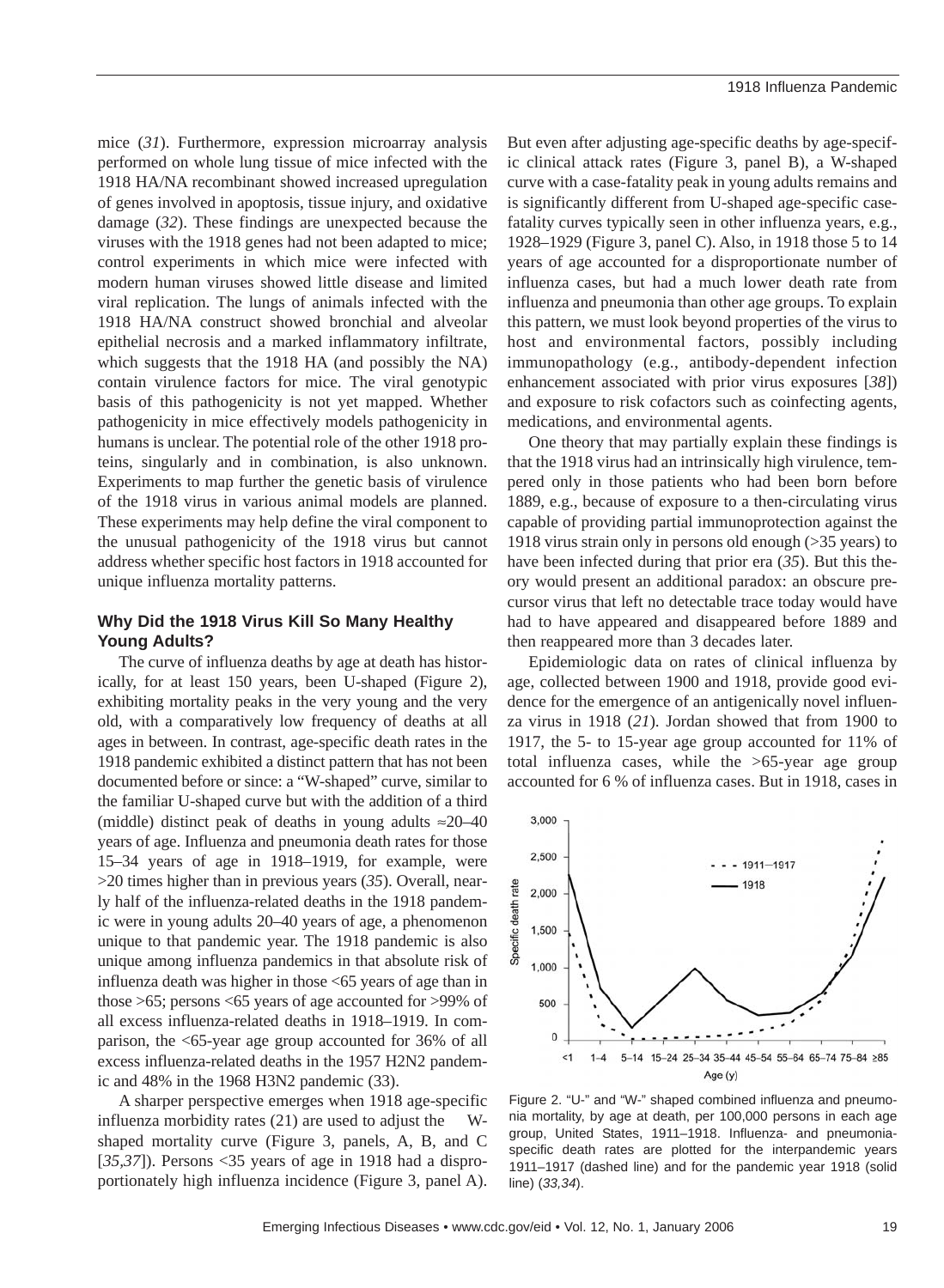

Figure 3. Influenza plus pneumonia (P&I) (combined) age-specific incidence rates per 1,000 persons per age group (panel A), death rates per 1,000 persons, ill and well combined (panel B), and case-fatality rates (panel C, solid line), US Public Health Service house-to-house surveys, 8 states, 1918 (*36*). A more typical curve of age-specific influenza case-fatality (panel C, dotted line) is taken from US Public Health Service surveys during 1928–1929 (*37*).

the 5 to 15-year-old group jumped to 25% of influenza cases (compatible with exposure to an antigenically novel virus strain), while the >65-year age group only accounted for 0.6% of the influenza cases, findings consistent with previously acquired protective immunity caused by an identical or closely related viral protein to which older persons had once been exposed. Mortality data are in accord. In 1918, persons >75 years had lower influenza and pneumonia case-fatality rates than they had during the prepandemic period of 1911–1917. At the other end of the age spectrum (Figure 2), a high proportion of deaths in infancy and early childhood in 1918 mimics the age pattern, if not the mortality rate, of other influenza pandemics.

#### **Could a 1918-like Pandemic Appear Again? If So, What Could We Do About It?**

In its disease course and pathologic features, the 1918 pandemic was different in degree, but not in kind, from previous and subsequent pandemics. Despite the extraordinary number of global deaths, most influenza cases in 1918 (>95% in most locales in industrialized nations) were mild and essentially indistinguishable from influenza cases today. Furthermore, laboratory experiments with recombinant influenza viruses containing genes from the 1918 virus suggest that the 1918 and 1918-like viruses would be as sensitive as other typical virus strains to the Food and Drug Administration–approved antiinfluenza drugs rimantadine and oseltamivir.

However, some characteristics of the 1918 pandemic appear unique: most notably, death rates were  $5 - 20$  times higher than expected. Clinically and pathologically, these high death rates appear to be the result of several factors, including a higher proportion of severe and complicated infections of the respiratory tract, rather than involvement of organ systems outside the normal range of the influenza virus. Also, the deaths were concentrated in an unusually young age group. Finally, in 1918, 3 separate recurrences of influenza followed each other with unusual rapidity, resulting in 3 explosive pandemic waves within a year's time (Figure 1). Each of these unique characteristics may reflect genetic features of the 1918 virus, but understanding them will also require examination of host and environmental factors.

Until we can ascertain which of these factors gave rise to the mortality patterns observed and learn more about the formation of the pandemic, predictions are only educated guesses. We can only conclude that since it happened once, analogous conditions could lead to an equally devastating pandemic.

Like the 1918 virus, H5N1 is an avian virus (*39*), though a distantly related one. The evolutionary path that led to pandemic emergence in 1918 is entirely unknown, but it appears to be different in many respects from the current situation with H5N1. There are no historical data, either in 1918 or in any other pandemic, for establishing that a pandemic "precursor" virus caused a highly pathogenic outbreak in domestic poultry, and no highly pathogenic avian influenza (HPAI) virus, including H5N1 and a number of others, has ever been known to cause a major human epidemic, let alone a pandemic. While data bearing on influenza virus human cell adaptation (e.g., receptor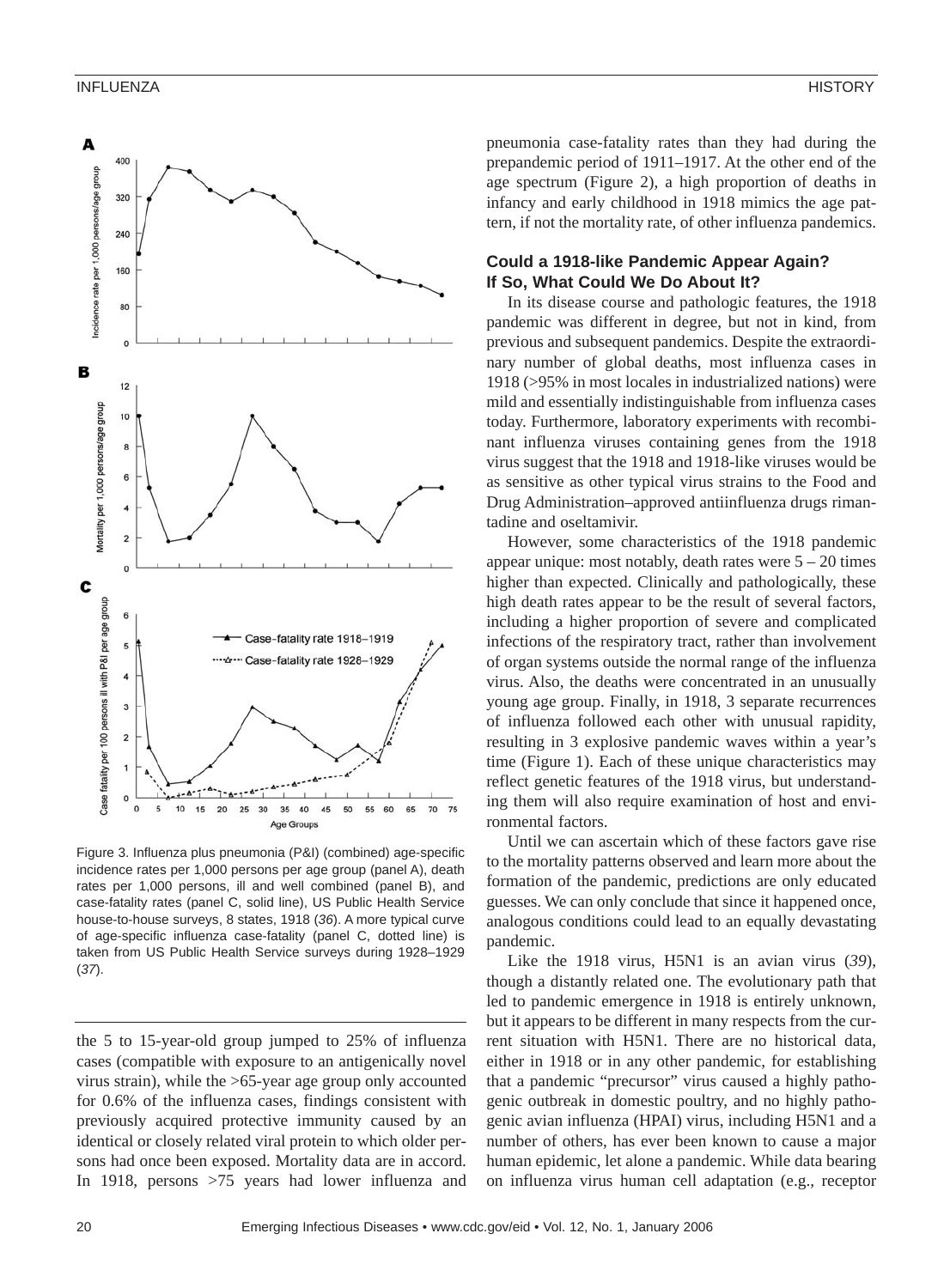binding) are beginning to be understood at the molecular level, the basis for viral adaptation to efficient human-tohuman spread, the chief prerequisite for pandemic emergence, is unknown for any influenza virus. The 1918 virus acquired this trait, but we do not know how, and we currently have no way of knowing whether H5N1 viruses are now in a parallel process of acquiring human-to-human transmissibility. Despite an explosion of data on the 1918 virus during the past decade, we are not much closer to understanding pandemic emergence in 2006 than we were in understanding the risk of H1N1 "swine flu" emergence in 1976.

Even with modern antiviral and antibacterial drugs, vaccines, and prevention knowledge, the return of a pandemic virus equivalent in pathogenicity to the virus of 1918 would likely kill >100 million people worldwide. A pandemic virus with the (alleged) pathogenic potential of some recent H5N1 outbreaks could cause substantially more deaths.

Whether because of viral, host or environmental factors, the 1918 virus causing the first or 'spring' wave was not associated with the exceptional pathogenicity of the second (fall) and third (winter) waves. Identification of an influenza RNA-positive case from the first wave could point to a genetic basis for virulence by allowing differences in viral sequences to be highlighted. Identification of pre-1918 human influenza RNA samples would help us understand the timing of emergence of the 1918 virus. Surveillance and genomic sequencing of large numbers of animal influenza viruses will help us understand the genetic basis of host adaptation and the extent of the natural reservoir of influenza viruses. Understanding influenza pandemics in general requires understanding the 1918 pandemic in all its historical, epidemiologic, and biologic aspects.

Dr Taubenberger is chair of the Department of Molecular Pathology at the Armed Forces Institute of Pathology, Rockville, Maryland. His research interests include the molecular pathophysiology and evolution of influenza viruses.

Dr Morens is an epidemiologist with a long-standing interest in emerging infectious diseases, virology, tropical medicine, and medical history. Since 1999, he has worked at the National Institute of Allergy and Infectious Diseases.

#### **References**

- 1. Frost WH. Statistics of influenza morbidity. Public Health Rep. 1920;35:584–97.
- 2. Burnet F, Clark E. Influenza: a survey of the last 50 years in the light of modern work on the virus of epidemic influenza. Melbourne: MacMillan; 1942.
- 3. Marks G, Beatty WK. Epidemics. New York: Scribners, 1976.
- 4. Rosenau MJ, Last JM. Maxcy-Rosenau preventative medicine and public health. New York: Appleton-Century-Crofts; 1980.
- 5. Crosby A. America's forgotten pandemic. Cambridge (UK): Cambridge University Press;1989.
- 6. Patterson KD, Pyle GF. The geography and mortality of the 1918 influenza pandemic. Bull Hist Med. 1991;65:4–21.
- 7. Johnson NPAS, Mueller J. Updating the accounts: global mortality of the 1918–1920 "Spanish" influenza pandemic. Bull Hist Med 2002;76:105–15.
- 8. Shope RE. The incidence of neutralizing antibodies for swine influenza virus in the sera of human beings of different ages. J Exp Med. 1936;63:669–84.
- 9. Kendal AP, Noble GR, Skehel JJ, Dowdle WR. Antigenic similarity of influenza A (H1N1) viruses from epidemics in 1977–1978 to "Scandinavian" strains isolated in epidemics of 1950–1951. Virology. 1978;89:632–6.
- 10. Taubenberger JK, Reid AH, Krafft AE, Bijwaard KE, Fanning TG. Initial genetic characterization of the 1918 "Spanish" influenza virus. Science. 1997;275:1793–6.
- 11. Basler CF, Reid AH, Dybing JK, Janczewski TA, Fanning TG, Zheng H, et al. Sequence of the 1918 pandemic influenza virus nonstructural gene (NS) segment and characterization of recombinant viruses bearing the 1918 NS genes. Proc Natl Acad Sci U S A 2001;98:2746–51.
- 12. Reid AH, Fanning TG, Hultin JV, Taubenberger JK. Origin and evolution of the 1918 "Spanish" influenza virus hemagglutinin gene. Proc Natl Acad Sci U S A 1999;96:1651–6.
- 13. Reid AH, Fanning TG, Janczewski TA, Lourens RM, and Taubenberger JK. Novel origin of the 1918 pandemic influenza virus nucleoprotein gene segment. J Virol. 2004;78:12462–70.
- 14. Reid AH, Fanning TG, Janczewski TA, McCall S, Taubenberger JK. Characterization of the 1918 "Spanish" influenza virus matrix gene segment. J Virol. 2002;76:10717–23.
- 15. Reid AH, Fanning TG, Janczewski TA, Taubenberger JK. Characterization of the 1918 "Spanish" influenza virus neuraminidase gene. Proc Natl Acad Sci U S A 2000;97:6785–90.
- 16. Reid AH, Janczewski TA, Lourens RM, Elliot AJ, Daniels RS, Berry CL, et al. 1918 influenza pandemic caused by highly conserved viruses with two receptor-binding variants. Emerg Infect Dis. 2003;9:1249–53.
- 17. Taubenberger JK, Reid AH, Lourens RM, Wang R, Jin G, Fanning TG. Characterization of the 1918 influenza virus polymerase genes. Nature. 2005;437:889–93.
- 18. Reid AH, Taubenberger JK. The 1918 flu and other influenza pandemics: "over there" and back again. Lab Invest. 1999;79:95–101.
- 19. Reid AH, Taubenberger JK, Fanning TG. Evidence of an absence: the genetic origins of the 1918 pandemic influenza virus. Nat Rev Microbiol. 2004;2:909–14.
- 20. Taubenberger JK, Reid AH, Fanning TG. The 1918 influenza virus: a killer comes into view. Virology. 2000;274:241–5.
- 21. Jordan E. Epidemic influenza: a survey. Chicago: American Medical Association, 1927.
- 22. Capps J, Moody A. The recent epidemic of grip. JAMA. 1916;67:1349–50.
- 33. Oxford JS, Sefton A, Jackson R, Innes W, Daniels RS, Johnson NP. World War I may have allowed the emergence of "Spanish" influenza. Lancet Infect Dis. 2002;2:111–4.
- 24. Fanning TG, Slemons RD, Reid AH, Janczewski TA, Dean J, Taubenberger JK. 1917 avian influenza virus sequences suggest that the 1918 pandemic virus did not acquire its hemagglutinin directly from birds. J Virol. 2002;76:7860–2.
- 25. Reid AH, Fanning TG, Slemons RD, Janczewski TA, Dean J, Taubenberger JK. Relationship of pre-1918 avian influenza HA and NP sequences to subsequent avian influenza strains. Avian Dis. 2003;47:921–5.